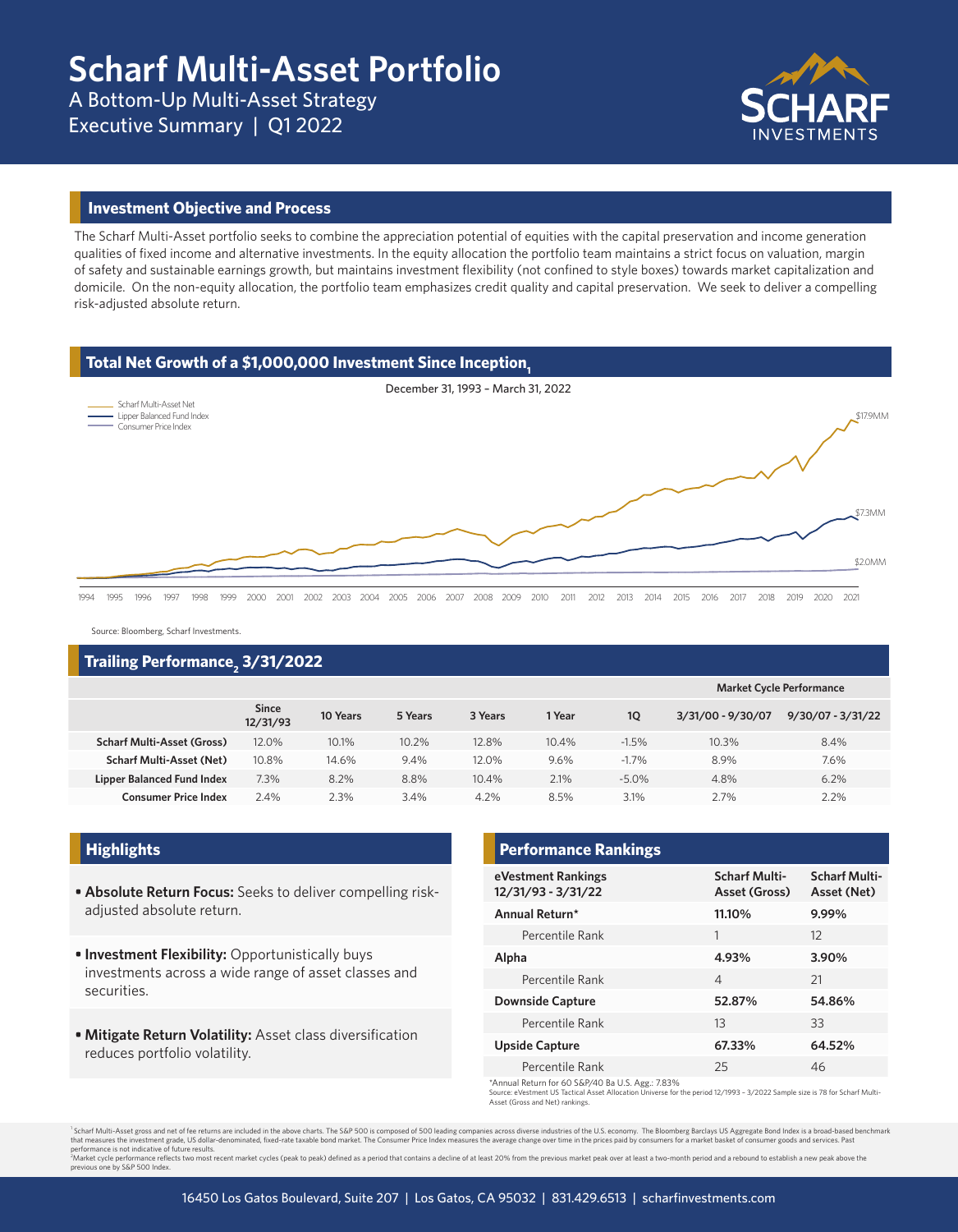# **Scharf Multi-Asset Portfolio**

A Bottom-Up Multi-Asset Strategy

Executive Summary | Q1 2022



# **Portfolio Allocations3 3/31/2022**



3 Actual allocations across client accounts vary based on client objectives and relative value between different fixed-income securities at time of account funding.

#### **Portfolio Statistics 3/31/2022**

|                               | <b>Scharf Multi-Asset (Net)</b> | <b>S&amp;P 500</b> |
|-------------------------------|---------------------------------|--------------------|
| <b>Upside Participation</b>   | 59.3%                           | 100%               |
| <b>Downside Participation</b> | 58.0%                           | 100%               |
| <b>Average Up Quarter</b>     | $+5.3%$                         | $+6.6%$            |
| <b>Average Down Quarter</b>   | $-3.5%$                         | $-7.6\%$           |
| <b>Best Calendar Year</b>     | $+34.0%$                        | $+37.6%$           |
| <b>Worst Calendar Year</b>    | $-18.8%$                        | $-37.0\%$          |
| <b>Standard Deviation</b>     | 9.9%                            | 15.6%              |
| <b>Sharpe Ratio</b>           | 0.79                            | 0.60               |

**Sharpe Ratio:** A measure of risk-adjusted excess returns calculated by taking the ratio of the average return earned in excess of the riskfree rate per unit of volatility or total risk.

| <b>Equity Sector Allocation</b> |                                  |                    |  |  |  |  |  |  |  |
|---------------------------------|----------------------------------|--------------------|--|--|--|--|--|--|--|
|                                 | <b>Scharf</b><br>Multi-<br>Asset | <b>S&amp;P 500</b> |  |  |  |  |  |  |  |
| <b>Communication Services</b>   | 11.5%                            | 9.3%               |  |  |  |  |  |  |  |
| <b>Consumer Discretionary</b>   | 8.5%                             | 12.0%              |  |  |  |  |  |  |  |
| <b>Consumer Staples</b>         | 5.1%                             | $6.1\%$            |  |  |  |  |  |  |  |
| <b>Energy</b>                   | 0.0%                             | 3.9%               |  |  |  |  |  |  |  |
| <b>Financials</b>               | 14.7%                            | 11.1%              |  |  |  |  |  |  |  |
| <b>Health Care</b>              | 28.2%                            | 13.6%              |  |  |  |  |  |  |  |
| <b>Industrials</b>              | 3.8%                             | 7.8%               |  |  |  |  |  |  |  |
| <b>Information Technology</b>   | 18.2%                            | 27.9%              |  |  |  |  |  |  |  |
| <b>Materials</b>                | 2.6%                             | 2.6%               |  |  |  |  |  |  |  |
| <b>Real Estate</b>              | 0.0%                             | 2.7%               |  |  |  |  |  |  |  |
| <b>Utilities</b>                | 1.8%                             | 2.7%               |  |  |  |  |  |  |  |

| Top Holdings <sub>4</sub> 3/31/2022 |      |
|-------------------------------------|------|
| <b>Microsoft</b>                    | 5.5% |
| <b>Berkshire Hathaway</b>           | 4.1% |
| McKesson                            | 3.9% |
| <b>CVS Health</b>                   | 3.7% |
| Markel                              | 3.7% |
| <b>Advance Auto Parts</b>           | 3.3% |
| Centene                             | 3.2% |
| <b>Lockheed Martin</b>              | 3.0% |
| Oracle                              | 2.8% |
| Valvoline                           | 2.7% |
|                                     |      |

4 Top holdings are supplemental to fully compliant performance presentation found on the following page. The securities identified and described do not represent all of the securities<br>purchased, sold or recommended for client accounts. The reader should not assume that<br>an investment in the securities identifie

### **Average Equity Holdings** 25 - 35 **Average Fixed Income**  Average **Fixed Income** 15 - 35<br>**Holdings Portfolio Information**

**Strategy Assets\*** \$526.5 million **Product Inception** 12/31/1993

| *Strategy assets as of 3/31/2022 |  |  |  |
|----------------------------------|--|--|--|

## **Portfolio Characteristics 3/31/2022**

| Equity<br><b>Characteristics</b>                | <b>Scharf</b><br>Multi-<br>Asset | <b>S&amp;P 500</b> | <b>Fixed-Income</b><br>Characteristics.                                                                           | <b>Scharf</b><br>Multi-<br>Asset | <b>Barclays</b><br><b>US Agg</b> |
|-------------------------------------------------|----------------------------------|--------------------|-------------------------------------------------------------------------------------------------------------------|----------------------------------|----------------------------------|
| 12-Month Trailing P/E                           | 21.5x                            | 23.3x              | Duration (years)                                                                                                  | 2.2                              | 6.4                              |
| 12-Month Forward P/E                            | 17.4x                            | 19.4x              | Yield-to-Maturity                                                                                                 | 2.6%                             | 3.4%                             |
| Price/Book                                      | 5.2x                             | 4.5x               | Yield-to-Worst                                                                                                    | 3.2%                             | 3.4%                             |
| <b>Weighted Average</b><br>Market Cap (billion) | \$314.7                          | \$278.7            | <b>Duration:</b> A measure of the price sensitivity of a fixed-income<br>investment to changes in interest rates. |                                  |                                  |
| Median Market Cap                               | \$52.2                           | \$31.8             | Yield-to-Maturity: The anticipated yield on a bond held until<br>maturity.                                        |                                  |                                  |
| (billion)                                       |                                  |                    | Yield-to-Worst: The lowest possible vield on a callable bond.                                                     |                                  |                                  |

 ${}^5$ Fixed-Income characteristics vary, sometimes to a large degree, based on a changing yield environment and based on individual client objectives and tax situation. These figures represent averages of all non-taxable accounts. The tax-equivalent yields for taxable accounts will be similar to the figures represented. Duration and yield averages<br>include preferred securities and other fixed in